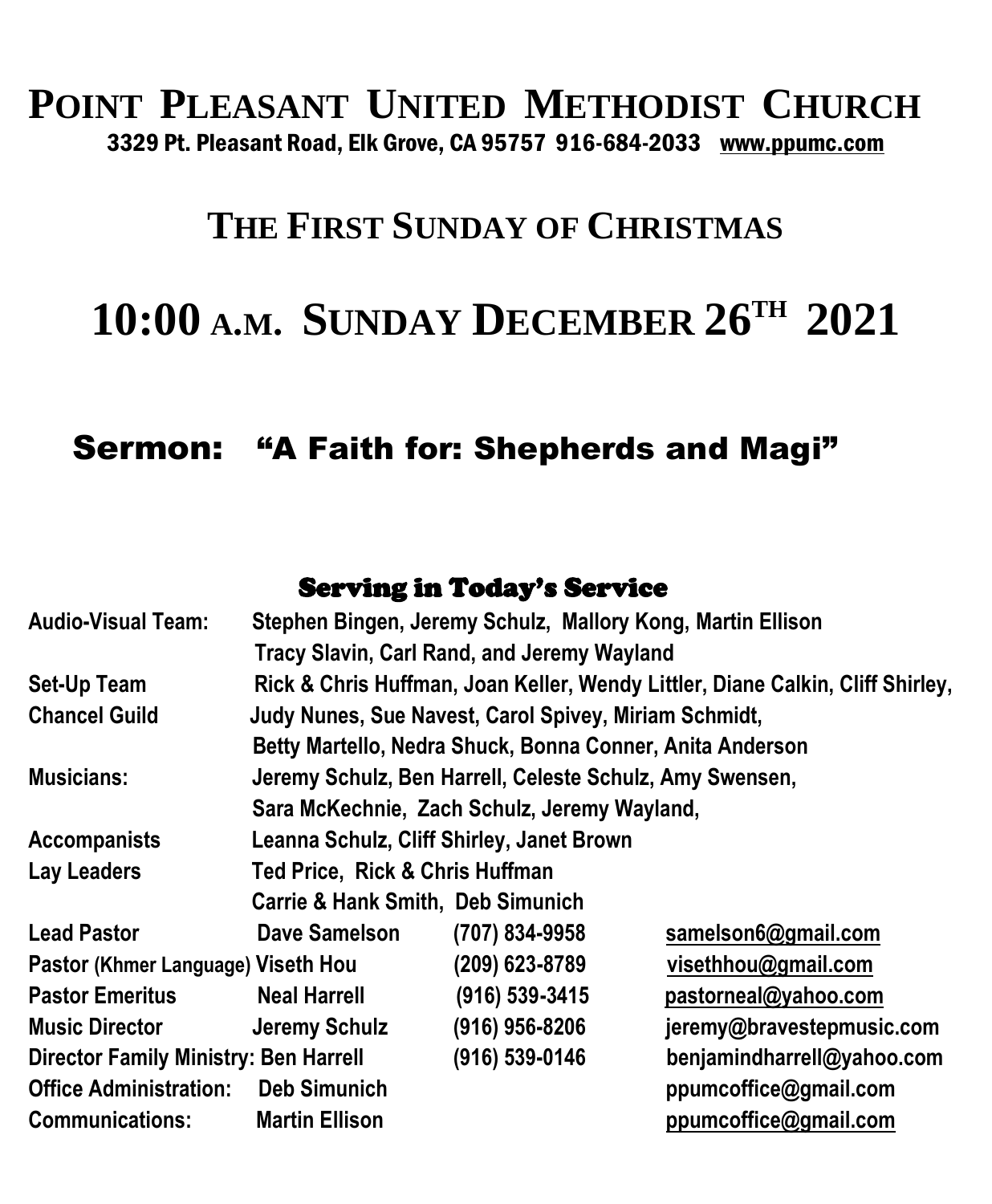# **Welcome**

### **Announcements**

| <b>Opening Song</b> | "Angels We Have Heard On High"                                                                                                                                                           | Hymnal #238 |
|---------------------|------------------------------------------------------------------------------------------------------------------------------------------------------------------------------------------|-------------|
| One:                | {Matthew 22:37-40, Philippians 2:12}<br>*Call to Worship:<br>Jesus said: You shall love God with all your heart, soul and mind.                                                          |             |
| Many:               | This is the greatest and first commandment.                                                                                                                                              |             |
| One:                | And the second is like it: You shall love your neighbor as yourself.                                                                                                                     |             |
| Many:               | On these two commandments hang all the law & the prophets                                                                                                                                |             |
| One:                | The Apostle Paul writes that we are to:                                                                                                                                                  |             |
| Many:<br>All:       | Work out our salvation with an attitude of awe and reverence.<br>Lord, guide us to humbly seek your salvation as we love<br>you with our whole being, and love our neighbor as our self. |             |

| Hymnal #234 |
|-------------|
|             |

**Children's Time & Introduction of Children's Craft & Activities Sonia & Thi Samelson** {Please pick up your Children's Activity Pack in the box on the Turquoise Table in front of the Ministry Center}

### **Song: "A Baby Changes Everything"**

# **Scripture:** Matthew 2:1-12

**1** In the time of King Herod, after Jesus was born in Bethlehem of Judea, wise men [literally: Magi] from the East came to Jerusalem, **<sup>2</sup>** asking, "Where is the child who has been born king of the Jews? For we observed his star at its rising, and have come to pay him homage." **<sup>3</sup>**When King Herod heard this, he was frightened, and all Jerusalem with him; **<sup>4</sup>** and calling together all the chief priests and scribes of the people, he inquired of them where the